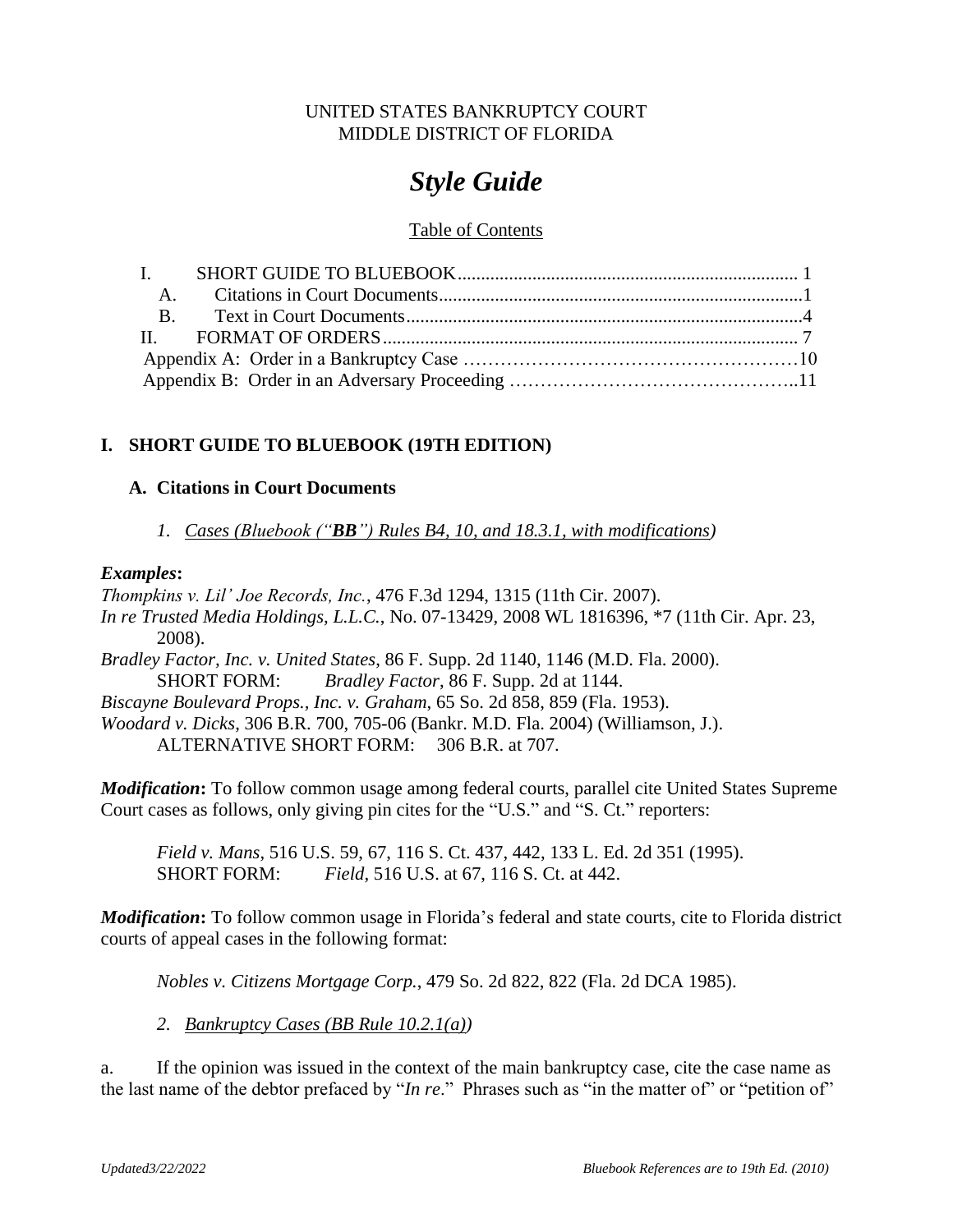are always abbreviated as "*In re*." Example: *In re Williams*, 339 B.R. 794 (Bankr. M.D. Fla. 2006) (McEwen, J.); *In re Schwalm*, 380 B.R. 630 (Bankr. M.D. Fla. 2008) (May, J.).

b. If the opinion was issued in the context of an adversary proceeding, list the adversary names on either side of a "v." Phrases such as "on the relation of" or "on behalf of" are abbreviated "ex rel." Example: *U.S. ex rel. Clausen v. Lab Corp of Am., Inc.,* 290 F.3d 1301 (11th Cir. 2002). When the opinion lists only the adversary parties, omit all procedural phrases except "ex rel." Example: *Menchise v. Akerman Senterfitt*, 532 F.3d 1146 (11th Cir. 2008).

c. If both the adversary parties' names and the non-adversary case name are listed at the beginning of an opinion, list both in the citation. Example: *Jensen v. Landolphi (In re Landolphi)*, 377 B.R. 409 (Bankr. M.D. Fla. 2008) (Paskay, J.).

*3. Statutes (BB Rules B5 and 12)*

28 U.S.C. § 157(b) (2008). 11 U.S.C. §§ 544-548 (2008). Fla. Stat. § 95.11(3) (2007).

*4. Federal and Local Rules (BB Rules B5.1.3 and 12.9.3, Local Rule 1001-1(e))*

Fed. R. Bankr. P. 6003. Fed. R. Civ. P. 8. Fed. R. Evid. 410. S.D. Fla. R. 87.2. Bankr. M.D. Fla. R. 1001-1(e) should be cited as Local Rule 1001-1(e).

# *5. Books, Treatises, and Reference Materials (Non-Periodical) (BB Rules B8 and 15)*

10 *Collier on Bankruptcy* ¶ 6003.02[2] (15th ed. 2008). *Black's Law Dictionary* 712 (9th ed. 2009). *The Bluebook: A Uniform System of Citation* (Columbia Law Review Ass'n et al. eds., 19th ed. 2010).

*6. Articles in Periodicals (BB Rules B9 and 16)*

Michael Barbado, *Retailing Chains Caught in a Wave of Bankruptcies*, N.Y. Times, Apr. 15, 2008, at A1. Eugene R. Wedoff, *Means Testing in the New 707(b)*, 79 Am. Bankr. L.J. 231, 243 (2005).

*7. Court/Litigation Documents (BB Rule B7, Table BT.1)*

Citations to court documents are enclosed in parentheses. The ending period of a citation sentence goes inside the parentheses, but a citation clause within a sentence has no final period and also should not be set off with commas.

*Examples***:** (Doc. No. 74; Pl.'s Ex. 13.) (Trial Tr. vol. 2, 21:12-23:4, Oct. 3, 2008.)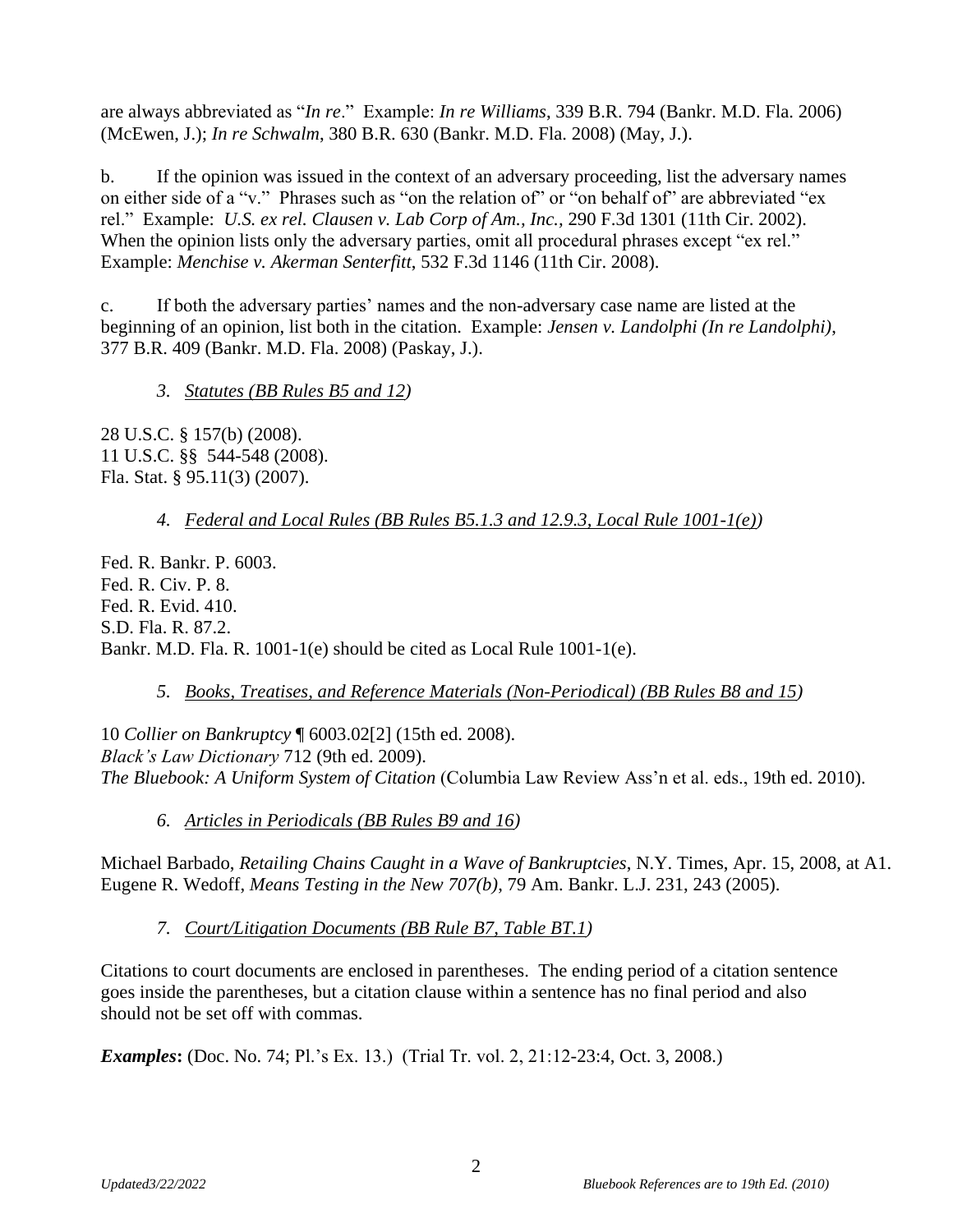*Examples in Text***:** The Debtor's schedules (Doc. No. 1) reveal improperly exempted assets that were the subject of the Trustee's objection (Doc. No. 15). The Court sustained the objection to the Debtor's claim of exemption in its order of July 9. (Doc. No. 20.)

*8. Legislative Materials (BB Rule 13)*

H.R. 3150, 105th Cong. (1998). H.R. Rep. No. 109-31 (2005), *reprinted in* 2005 U.S.C.C.A.N. 88.

*9. Constitutions (BB Rule B6, 11)*

U.S. Const. art. 4, § 1. Fla. Const. art. X, § 4.

*10. Short Form Citation and "Id." (BB Rules B4.2, 4.1)*

a. The first time any authority is cited, it must be cited in full. After the first citation, if the reference is clear, a "short form" should be used. The following are all proper short forms of *In re Fundamental Long Term Care, Inc.*, 501 B.R. 770, 775 (Bankr. M.D. Fla. 2013):

*In re Fundamental*, 501 B.R. at 775. 501 B.R. at 775. *Id*. at 775.

b. The short form "*id*." is used to refer to the immediately preceding authority, and may *only* be used when the preceding citation contains only *one* source. If no page number is given, "*id.*" refers to the page cited in the immediately preceding authority. "*Id*." can be used as a short cite for all types of authorities.

*11. Introductory Signals (BB Rules 1.2, B3)*

Citation sentences should often begin with an introductory signal to indicate the type of support provided by the authority. Examples:

*See*: signals that the cited authority clearly supports, but does not directly state, the proposition

*Contra*: signals that the cited authority directly contradicts a given point

*But see*: signals that the cited authority contradicts the stated proposition implicitly or contains dicta that contradicts the stated proposition

No signal should be used if the authority directly states the proposition, is the source of a quotation, or is referred to in the text.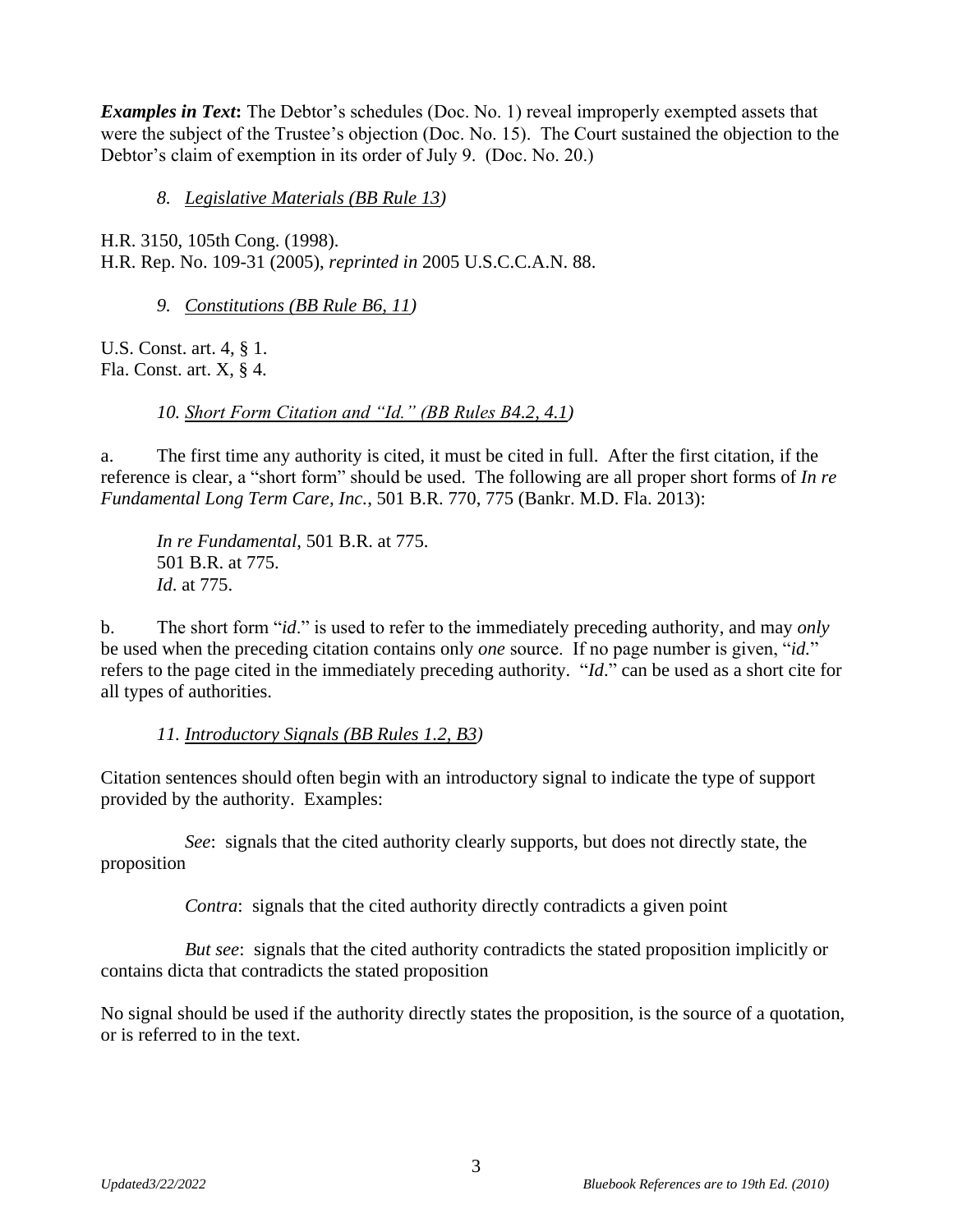# *12. Bluebook Tables: Abbreviations in Citations*

| Category              | <b>Table</b>   | <b>Related Bluebook Rule</b>                       |
|-----------------------|----------------|----------------------------------------------------|
| <b>Case Reporters</b> | BBT.1          | Federal, p. 215; Florida, p. 237; BB Rule B4.1.2   |
| <b>Case Names</b>     | <b>BB</b> T.6  | BB Rules B4.1.1, B4.1.1(vi) & 10.2; c.f. 10.2.1(h) |
| <b>Court Names</b>    | <b>BB</b> T.7  | Use in case cites, BB Rule 10.4                    |
| Geographic Terms      | <b>BB</b> T.10 | Use in case cites, BB Rules B4.1.1, 10.2.2 & 10.4  |
| Months                | <b>BB</b> T.12 | Use in case cites, BB Rule 10.5                    |
| Periodicals           | <b>BB</b> T.13 | Use when citing law reviews, BB Rule 16            |
| Subdivisions          | <b>BB</b> T.16 | Use in all citations, BB Rule 3                    |

# *13. Spacing and Abbreviations (BB Rules 6.1, B4.1.3)*

a. Generally, there are no spaces between unilateral capitals, which are single letter or numerical abbreviations, such as "2d" or "S." Abbreviations longer than a single letter, such as "Supp." or "Fla.," must always be set off by spaces from other abbreviations.

b. Abbreviations should be followed by a period unless the last letter of the abbreviation is set off by an apostrophe. Examples: Ass'n and Gov't, but, Ctr. and Dev.

c. United States may, but need not, be abbreviated as "U.S." only when used as an adjective. Example: U.S. Trustee or United States Trustee, but, "representing the United States."

# <span id="page-3-0"></span>**B. Text in Court Documents**

# *1. Capitalization (BB Rules B7.3 and 8)*

a. The word "court" should be capitalized when naming any court in full or when referring to the U.S. Supreme Court. For instance, the "Eleventh Circuit Court of Appeals" would be capitalized, but not "the courts of appeals." Likewise, the "U.S. Trustee" is always capitalized.

b. The word "court" is also capitalized in a court document when it is referring to the court issuing or receiving that document. For instance, "the Court has considered the evidence in this case," but, "bankruptcy courts disagree on this issue."

c. Likewise, capitalize "plaintiff," "defendant," "debtor," "trustee" or "creditor" when referring to the party in the case that is the subject of the order. For example, "The U.S. Trustee has objected to the Debtor's claim of exemptions," but, "The trustee in *Shoopman* objected, although the debtors had chosen to surrender their homes."

d. The title of court documents should be capitalized only if 1) the document was filed in the same matter as is the subject of your document and 2) the actual title or a shortened form is used. Do not capitalize generic document names. For instance, "In the Debtor's Objection to Claim Number 5," but, "this Court's orders are ignored to your peril."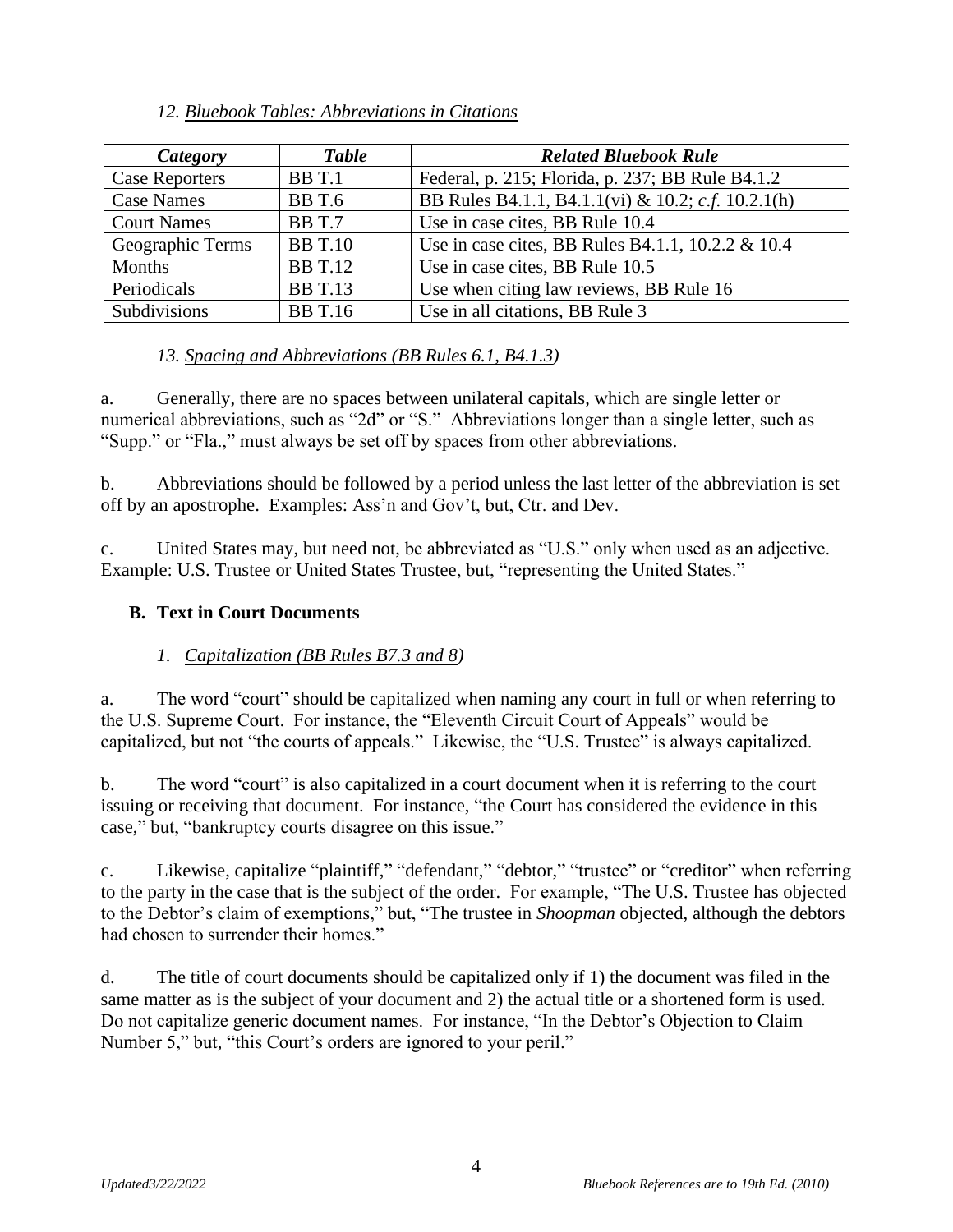# *2. Citations v. References in Text (BB Rules 1.1, 10.2.1, B2)*

a. Types of Cites: A citation may be either a sentence or a clause. A citation sentence occurs on its own after a textual sentence and is followed by a period. A citation clause occurs within a textual sentence and is set off with commas. A statute or case name may also be incorporated into a textual sentence, in which case it is not a citation at all.

*Citation Clause***:** "The court in *Dicks*, 306 B.R. at 722, held that . . . ."

b. Abbreviation: In a case name in a citation clause, only abbreviate widely known acronyms, as well as "&," "Ass'n," "Bros.," "Co.," "Corp.," "Inc.," "Ltd.," and "No." Fully abbreviate case names in citation sentences by also abbreviating pursuant to BB T.6 and T.10.

c. Non-Citations: If a statute or a case name is being referred to in text, it is not a citation, so abbreviate nothing, and turn most symbols into words. Abbreviations should generally not be used at all in text.

*Citation Sentence***:** "The exemption does not apply. Fla. Stat. § 222.25." **Statute Referenced in Text:** "This Debtor cannot benefit from the exemption provided under section 222.25 of the Florida Statutes."

# *3. Numbers (BB Rule 6.2, with modifications)*

a. *General Rule*: Spell out numbers zero to ten in text. For numbers larger than ten, use numerals.

*Exception*: Spell out 1) any number that begins a sentence and 2) round numbers (hundred, thousand, million), if done consistently.

*Exception*: Use numerals 1) when referring to a section or subdivision, such as a code section, 2) if referring repeatedly to percentages or dollar amounts, 3) if the number includes a decimal point, and 4) for numbers in a series if any one number is over ten.

b. Use commas to set off sets of three digits in large numbers. For example: 34,567 and 1,478.

c. Never use superscript for ordinal numbers (numbers that indicate position in a series). In text, use "2nd" and "3rd." In citations only, use "2d" and "3d."

# *4. Symbols (BB Rules 6.2 & 12.10)*

a. The section (§) and paragraph (¶) symbols are used in citations. In text, however, the words must be spelled out unless referring to a section in the United States Code. There should always be a space between the "§" and "¶" symbols and a numeral. Example: 11 U.S.C. § 707(b)(2); 10 *Collier on Bankruptcy* ¶ 6003.02[2] (15th ed. 2008).

b. The dollar (\$) and percent (%) symbols should be used whenever numerals are used, and spelled out whenever numbers are spelled out, and should never begin a sentence. There should never be a space between the "\$" or "%" symbols and a numeral. Example: \$500,000 and 11%.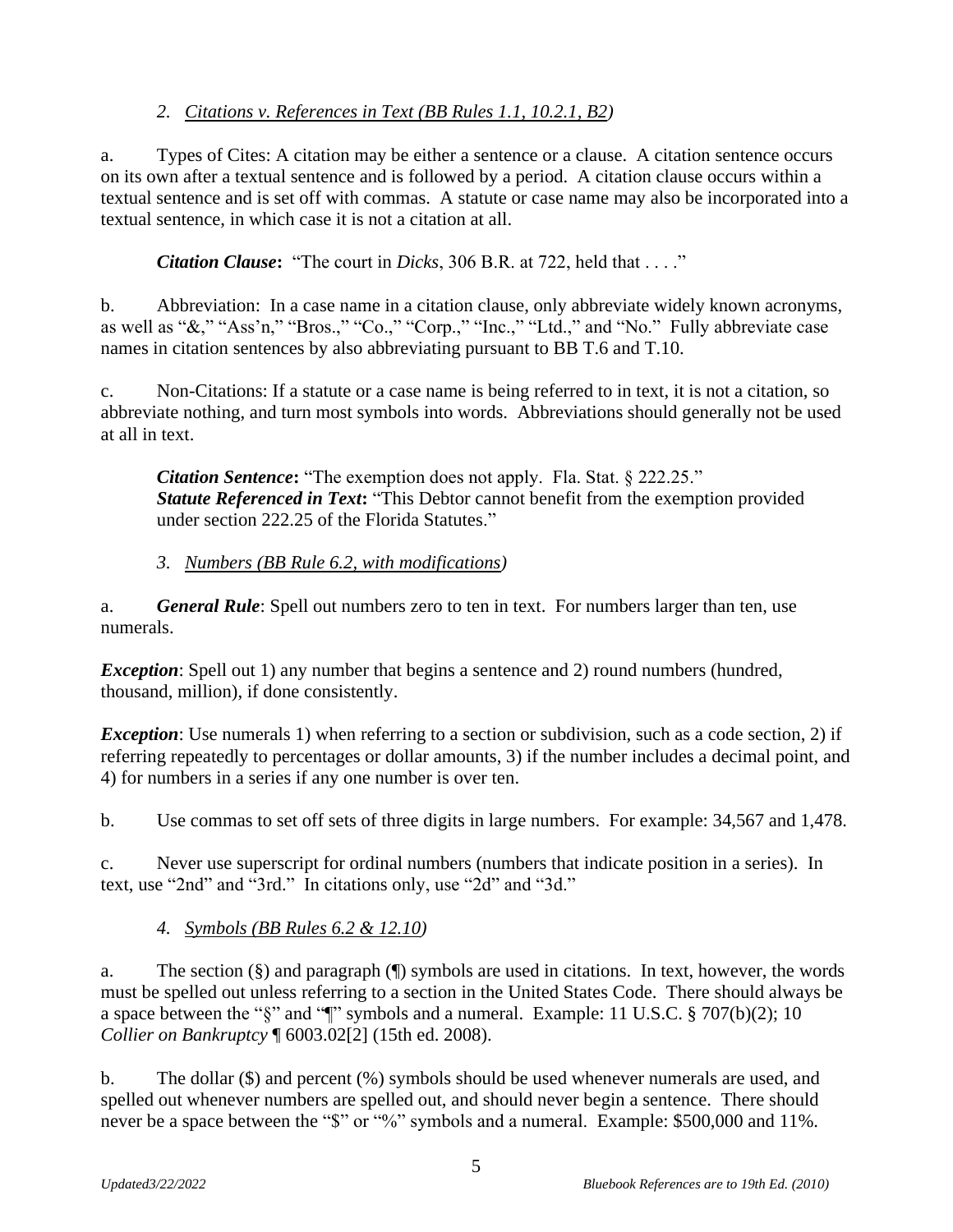# *5. Proper Usage of Legal Terms*

a. Motions are either "granted" or "denied." Applications are either "approved" or "disapproved." Objections are either "sustained" or "overruled." Claims are either "allowed" or "disallowed."

b. The main bankruptcy case is a "case." In a case you have "final evidentiary hearings" on "contested matters." An adversary proceeding is a "proceeding." In an adversary proceeding, you have "trials." Final evidentiary hearings may also be referred to as "trials."

c. When giving a deadline, using "through" and not "to" a specific date will avoid the possibly unintended consequence of shortening the period by one day.

d. For clarity, the use of defined terms is recommended.

<span id="page-5-0"></span>Example: THIS CASE came on for hearing on May 1, 2008, on the United States Trustee's Emergency Motion to Appoint a Chapter 11 Trustee ("Motion"). After reviewing the case law and hearing the arguments of the Debtor and the United States Trustee, the Court concludes that the Motion should be denied without prejudice.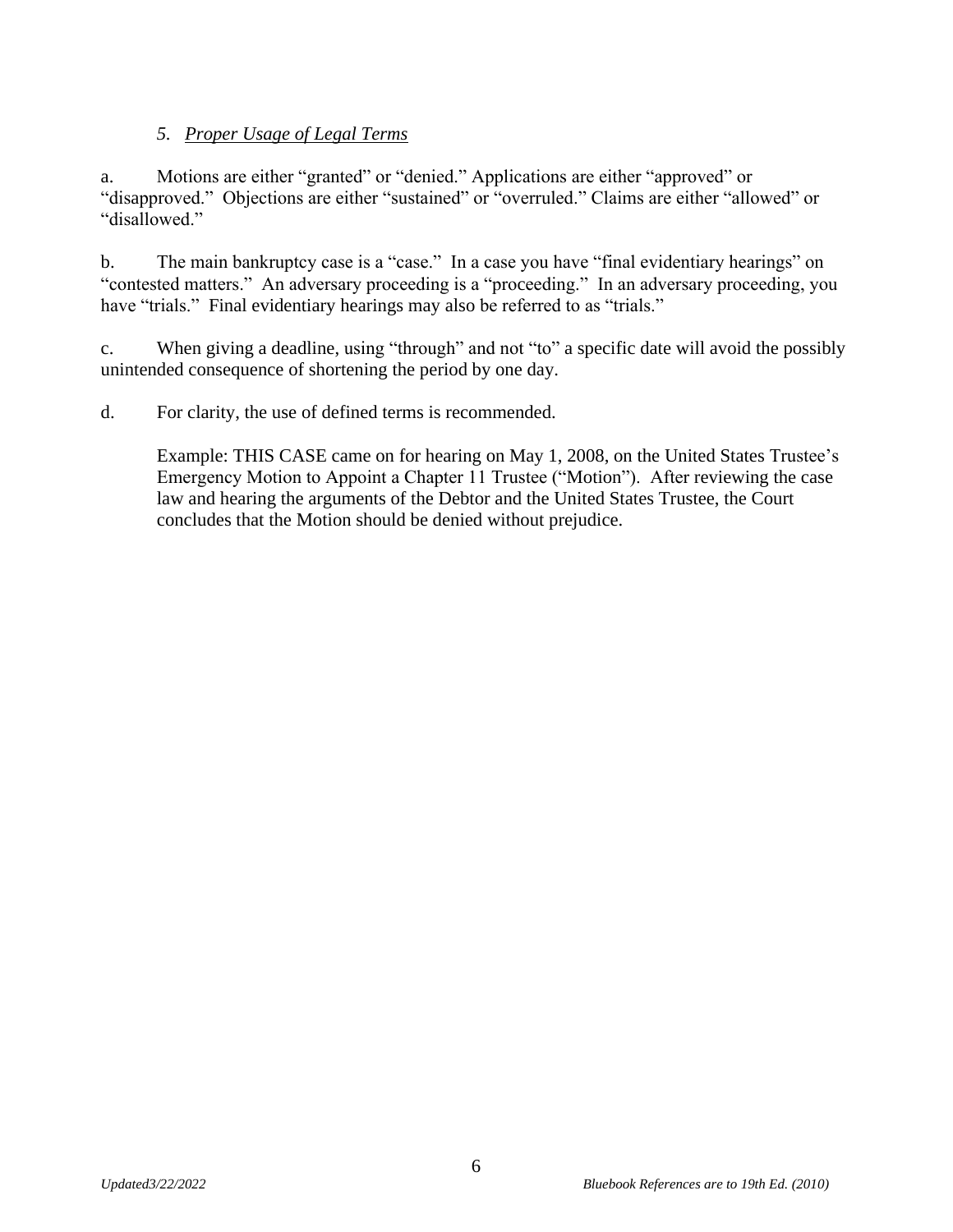## **II. FORMAT OF ORDERS (Local Rule 9072-1)**

#### **A. Whole Document**

- 1. Times New Roman, 12-point font
- 2.  $8\frac{1}{2}$  by 11 inch paper
- 3. Three-inch top margin on page one, all other margins are to be one inch
- 4. Page numbers centered in the footer on every page except the first

#### **B. Caption**

1. The caption of all orders entered in the main bankruptcy case should match the following format, beginning at the first line on the page:

# UNITED STATES BANKRUPTCY COURT MIDDLE DISTRICT OF FLORIDA \_\_\_\_\_\_\_\_\_\_\_\_\_\_\_ DIVISION

[www.flmb.uscourts.gov](http://www.flmb.uscourts.gov/)

In re: Case No. 8:08-bk-12345-KRM Chapter 13

John Doe and Jane Doe,

Debtors.

\_\_\_\_\_\_\_\_\_\_\_\_\_\_\_\_\_\_\_\_\_\_\_\_\_\_\_\_\_\_/

2. The caption of an order entered in an adversary proceeding should match the following format:

## UNITED STATES BANKRUPTCY COURT MIDDLE DISTRICT OF FLORIDA  $\overline{\text{DIVISION}}$

[www.flmb.uscourts.gov](http://www.flmb.uscourts.gov/)

In re: Case No. 8:08-bk-12345-KRM Chapter 11

Unfortunate Company, L.L.C.,

Debtor.

Unfortunate Company, L.L.C., Adv. No. 8:08-ap-12345

\_\_\_\_\_\_\_\_\_\_\_\_\_\_\_\_\_\_\_\_\_\_\_\_\_\_\_\_\_\_/

Plaintiff,

v.

Liability, Ltd.,

Defendant.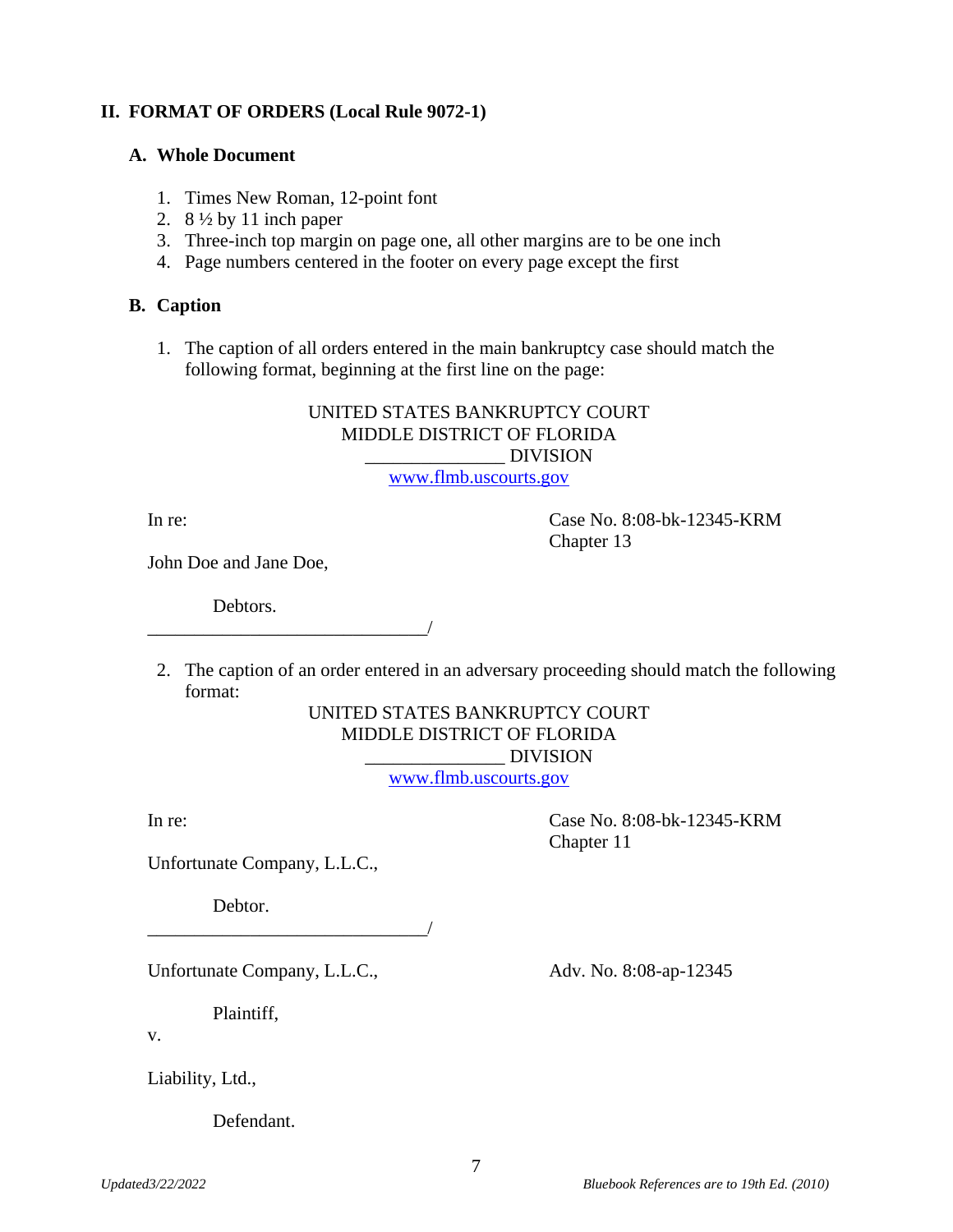# **C. The Case/Proceeding Number**

\_\_\_\_\_\_\_\_\_\_\_\_\_\_\_\_\_\_\_\_\_\_\_\_\_\_\_\_\_\_/

- 1. The case number should conform to the following: Case No. 8:08-bk-00000-MGW
- 2. An adversary proceeding number: Adv. No. 8:08-ap-00000
- 3. A miscellaneous proceeding number: Misc. No. 8:08-mp-00000-MGW
- 4. The first digit signifies the division in which the case was filed:

| $\bullet$ $\bullet$ $\bullet$<br>--<br>.<br>ше<br>_<br>_ _ _ _<br>_______ |  |
|---------------------------------------------------------------------------|--|
|---------------------------------------------------------------------------|--|

- 5. The next two digits signify the year the case or proceeding was filed
- 6. The next two lowercase letters signify the type of proceeding or case:

| $bk =$ bankruptcy case | $ap = adversary$ proceeding | $mp =$ miscellaneous proceeding |
|------------------------|-----------------------------|---------------------------------|
|------------------------|-----------------------------|---------------------------------|

- 7. The next five digits are the chronologically assigned case or proceeding number
- 8. The final three uppercase letters signify the judge to whom the case is assigned:

| $JAB = Judge Brown$        | $RCT = Judge Colton$               | $\text{CED} = \text{Chief Judge Delano} -$ |
|----------------------------|------------------------------------|--------------------------------------------|
|                            |                                    | Tampa                                      |
| $BAJ = Judge Burgess$      | $FMD = Chief Judge Delano -$       | $JAF = Judge$ Funk                         |
|                            | Fort Myers                         |                                            |
| $TPG = \text{Judge Geyer}$ | $CPM = \text{Judge} \text{McEwen}$ | $GER = Judge Robson$                       |
| $MGW = Judge$ Williamson   | $LVV =$ Judge Vaughan              |                                            |

# **D. Title of Order**

- 1. The title follows the caption after one hard return, is centered, in all caps, and bold.
- 2. If the heading runs onto several lines, no line should be longer than the line below it. Only the text of the bottom line of the heading should be underlined.
- 3. The title of the order should be a full, descriptive title detailing the nature of the motion or application ruled upon.

# **E. Body**

- 1. The body of the order should be double-spaced, left-justified, and laid out in unnumbered paragraphs, each beginning with a single indent.
- 2. The first sentence of the order should begin with "THIS CASE" or "THIS PROCEEDING" in all caps. The sentence should recite the papers and events that resulted in the entry of the order. Orders entered "after a hearing" should include the hearing date. Papers should be identified by title, party and docket number.
- 3. If the order involves real property, it must contain a full and complete legal description of the real property.

# **F. Decretal Paragraphs**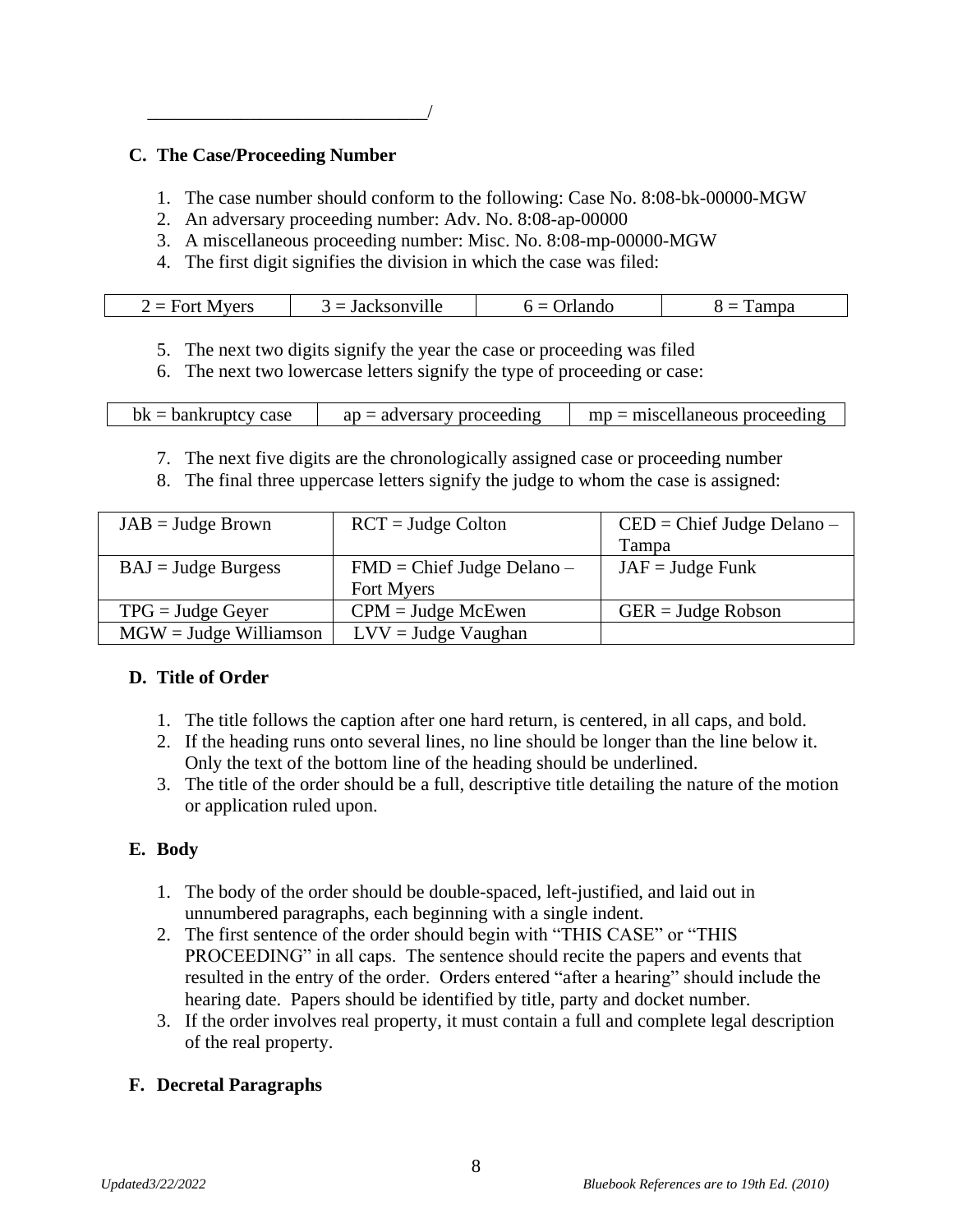- 1. Before the Court's decree should be the phrase "Accordingly, it is **ORDERED**" and "**ORDERED**" should be in all caps and bolded.
- 2. The decree generally is presented in either multiple numbered paragraphs or in a single unnumbered paragraph. For short orders in which there are four or fewer decretal paragraphs, the decree may be set out in multiple unnumbered paragraphs, all but the first beginning with "**IT IS FURTHER ORDERED**" in all caps and bolded.
- 3. Date and signature lines are not to be included.

# **G. Service**

Proposed orders shall include one of the following statements located two hard returns after the last paragraph of the order:

When an attorney is to serve the order: "Attorney [Name of submitting attorney] is directed to serve a copy of this order on interested parties who do not receive service by CM/ECF and file a proof of service within three days of entry of the order."

When a trustee is to serve the order: "Trustee [Name of submitting trustee] is directed to serve a copy of this order on interested parties who are non-CM/ECF users and file a proof of service within 3 days of entry of the order."

**H.** With the exception of consent orders, proposed orders should be saved to a PDF format directly from a word processing program such as Word or Word Perfect rather than scanning a printed copy of the document.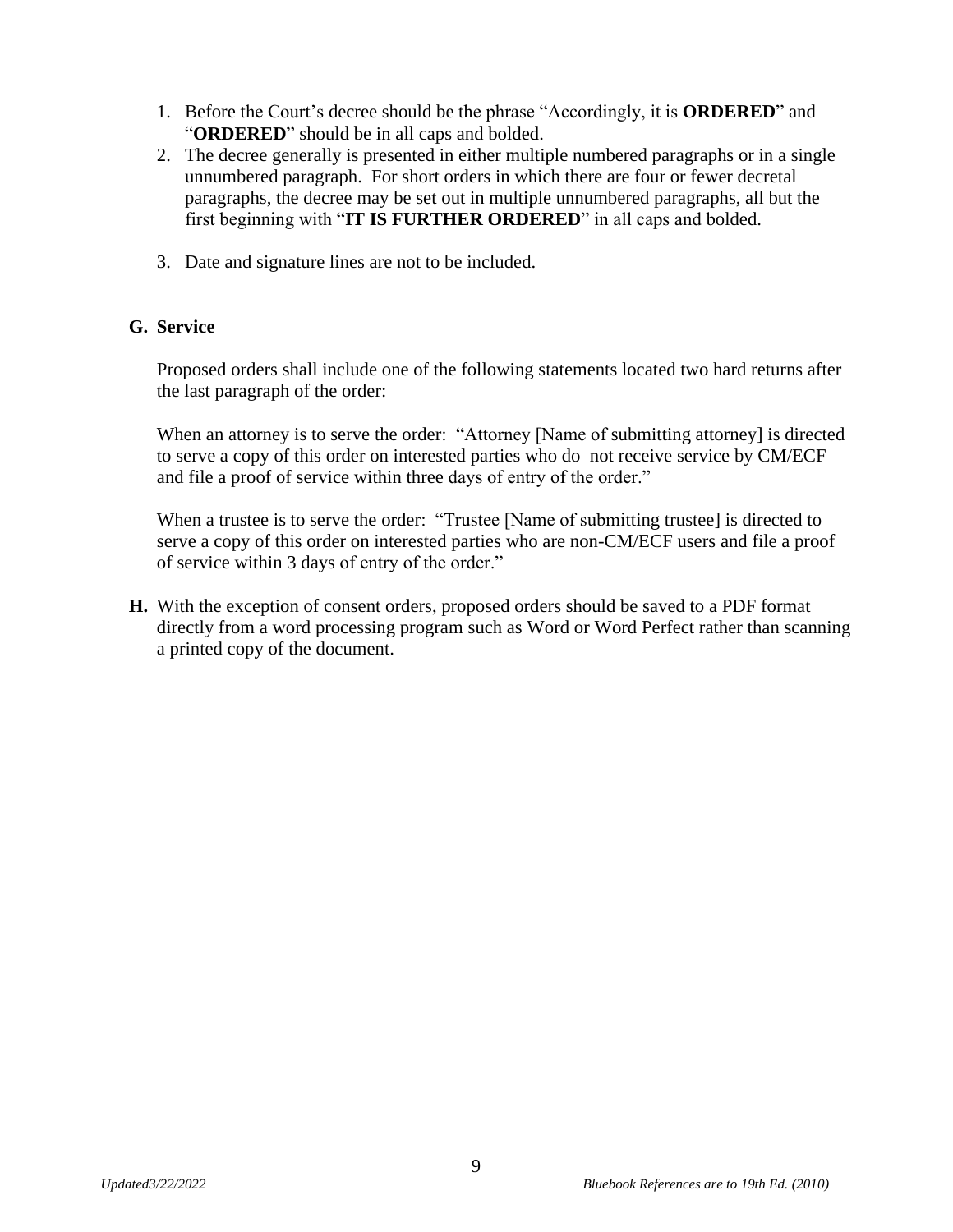

# UNITED STATES BANKRUPTCY COURT MIDDLE DISTRICT OF FLORIDA \_\_\_\_\_\_\_\_\_\_\_\_\_\_\_ DIVISION

[www.flmb.uscourts.gov](http://www.flmb.uscourts.gov/)

In re: Case No. 8:08-bk-12345-CPM Chapter 13

John Doe and Jane Doe,

Debtor.\*

\_\_\_\_\_\_\_\_\_\_\_\_\_\_\_\_\_\_\_\_\_\_\_\_\_\_\_/

## **HEADING CENTERED IN ALL CAPS AND BOLDED BUT ONLY THE TEXT OF THE BOTTOM LINE IS UNDERLINED**

THIS CASE came on for consideration without a hearing on the Court's own Motion for

Uniformity in the Format of Orders (Doc. No. 1). Paragraphs in the body of this Order begin

with a single tab indent and are unnumbered, double-spaced and left-justified. This Order is

written in 12-point Times New Roman font. The page is  $8\frac{1}{2}$  by 11 inches in size with one-inch

margins. There is one space between each sentence and one space between each word in a

sentence. Accordingly, it is

**ORDERED** that the decree of the Court may be presented in a single unnumbered

paragraph.

\_\_\_\_\_\_\_\_\_\_\_\_\_\_\_

Attorney John Doe is directed to serve a copy of this order on interested parties who are non-CM/ECF users and file a proof of service within 3 days of entry of the order. IMPED STATES BANKRUPTCY<br>
IN THED STATES BANKRUPTCY<br>
IN THE EXECT OF FLORI<br>
IDVISION CENTRICT OF FLORI<br>
John Doe and Jane Doe,<br>
Debtor.\*<br>
IDVISION CENTRRED IN ALL CAPS A<br>
BUT ONLY THE TEXT OF THE BOTTOM LIN<br>
THIS CASE came

<sup>\*</sup>All references to "Debtor" shall include and refer to both of the debtors in a case filed jointly by two individuals.

<sup>[</sup>Note: The foregoing footer shall be placed in form orders generated by the Court. It may also be placed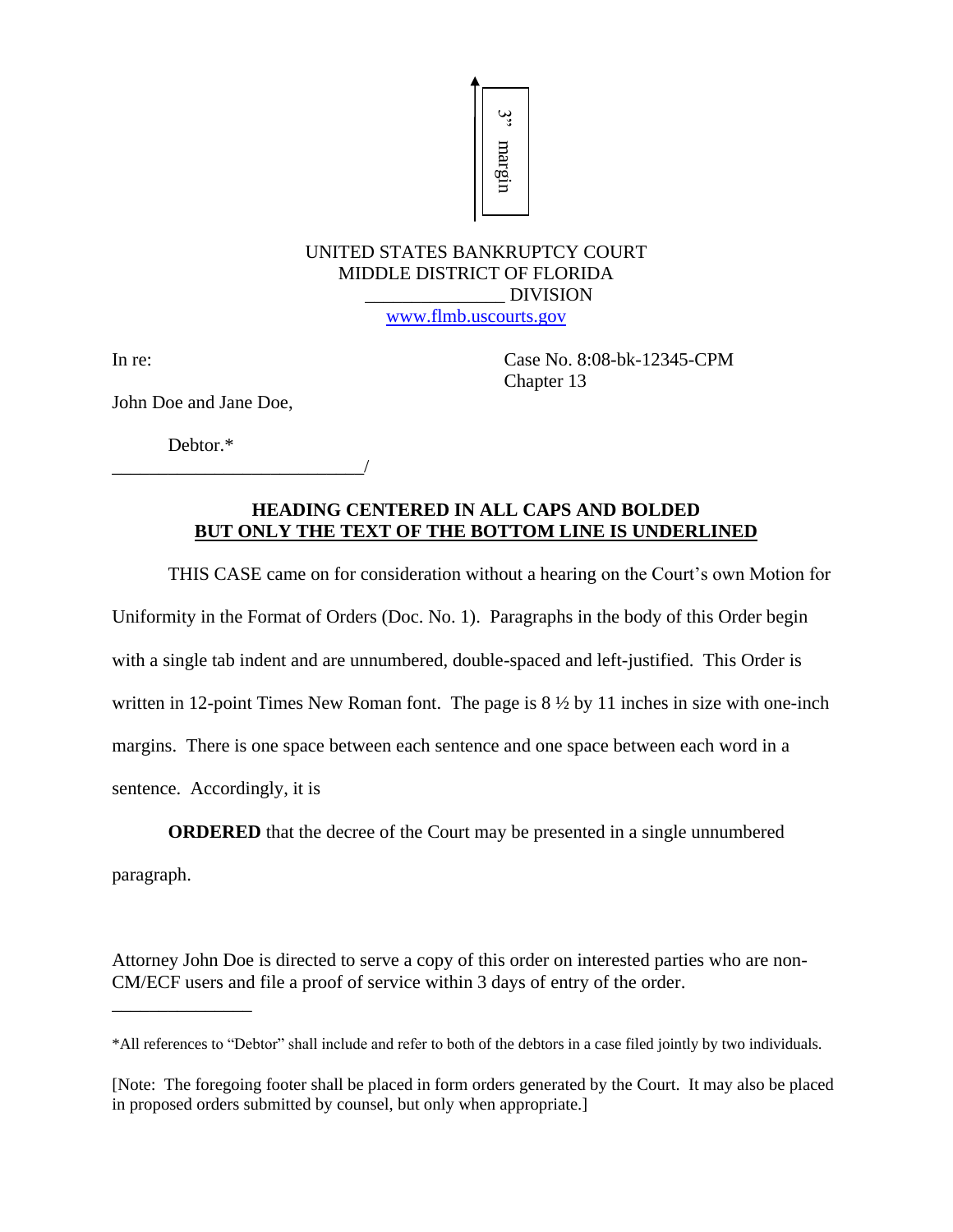# UNITED STATES BANKRUPTCY COURT MIDDLE DISTRICT OF FLORIDA \_\_\_\_\_\_\_\_\_\_\_\_\_\_\_ DIVISION

ري<br>ت

margin

[www.flmb.uscourts.gov](http://www.flmb.uscourts.gov/)

In re: Case No. 8:08-bk-12345-CED Chapter 11

Unfortunate Company, L.L.C.,

Debtor.

Unfortunate Company, L.L.C., Adv. No. 8:08-ap-00678

\_\_\_\_\_\_\_\_\_\_\_\_\_\_\_\_\_\_\_\_\_\_\_\_\_\_\_\_\_\_/

Plaintiff,

v.

Liability, Ltd.,

Defendant.

\_\_\_\_\_\_\_\_\_\_\_\_\_\_\_\_\_\_\_\_\_\_\_\_\_\_\_\_\_\_/

## **HEADING CENTERED IN ALL CAPS AND BOLDED BUT ONLY THE TEXT OF THE BOTTOM LINE IS UNDERLINED**

THIS PROCEEDING came on for hearing on April 1, 2008, on the Court's own Motion for Uniformity in the Format of Orders (Doc. No. 1). Paragraphs in the body of this Order are unnumbered, double-spaced, and left-justified. The first line of each paragraph has a single tab indent; the margins are set to one inch. The paper is 8 ½ by 11 inches. The font is 12-point Times New Roman. Page numbers are centered in the footer on every page but the first. There is one space between each sentence and one space between each word in a sentence.

Accordingly, it is